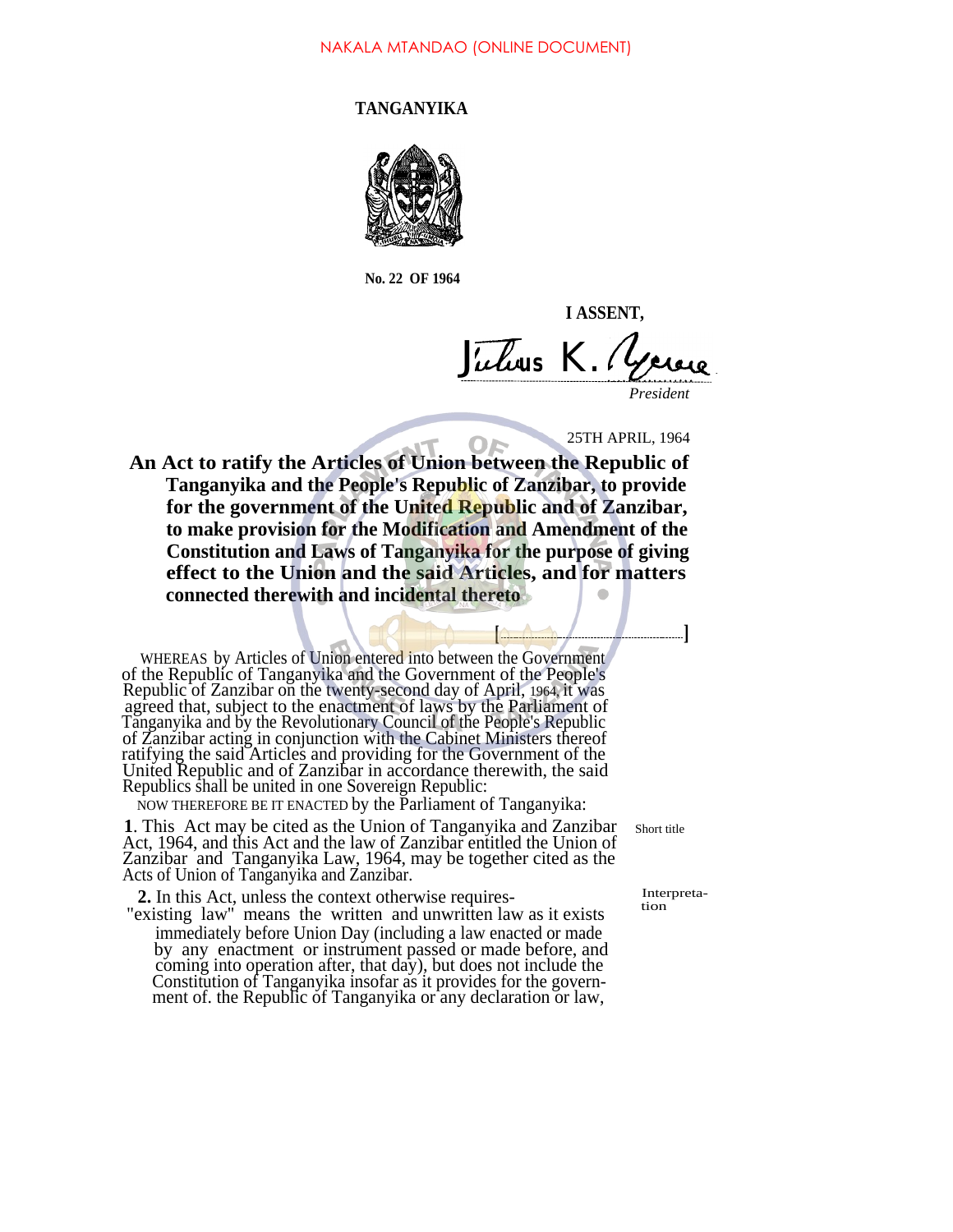or any provision thereof, which expires with effect from the commencement of the interim Constitution;

- ''the interim Constitution'' means the constitution declared by section 5 to be the Constitution by which the United Republic is to be governed during the interim period, as from time to time modified or amended;
- ''the interim period'' means the period commencing on Union Day and expiring immediately before the commencement of a Constitution adopted by a Constituent Assembly in accordance with section 9;
- ''Union Day'' means the day following the day on which the Acts of Union of Tanganyika and Zanzibar are enacted or, if they are enacted on different days, the day following the day of the later enactment.

**3**. The Articles of Union between the Governments of the Republic of Tanganyika and the People's Republic of Zanzibar (which Articles are set out in the Schedule to this Act) are hereby approved and ratified.

Declaration of the Republic

Ratification of Articles of Union

interim Constitution of the United Republic

**4.** The Republic of Tanganyika and the People's Republic of Zanzibar shall, upon Union Day and ever after, be united into one Sovereign Republic by the name of the United Republic of Tanganyika and Zanzibar.

**5.** (1) Subject to the provisions of this section and to any Act of the Parliament of the United Republic whereby the provisions of the interim Constitution of the United Republic may be altered, the United Republic shall be governed during the interim period in accordance with the provisions of the Constitution of the Republic of Tanganyika as so modified as to provide-

- (a) for the reservation to the Parliament and Executive of the United Republic of the following matters:-
	- (i) the Constitution and government of the United Republic,
	- (ii) External Affairs;
	- (iii) Defence;
	- (iv) Police;
	- (v) Emergency Powers;
	- (vi) Citizenship;
	- (vii) Immigration;

(viii) External trade and borrowing;

- (ix) the Public Service of the United Republic;
- (x) Income tax, corporation tax, customs and excise duties;
- (xi) Harbours, civil aviation, posts and telegraphs;

and for the exclusive authority of the said Parliament and Executive in such matters throughout and for the United Republic and in all other matters in and for Tanganyika;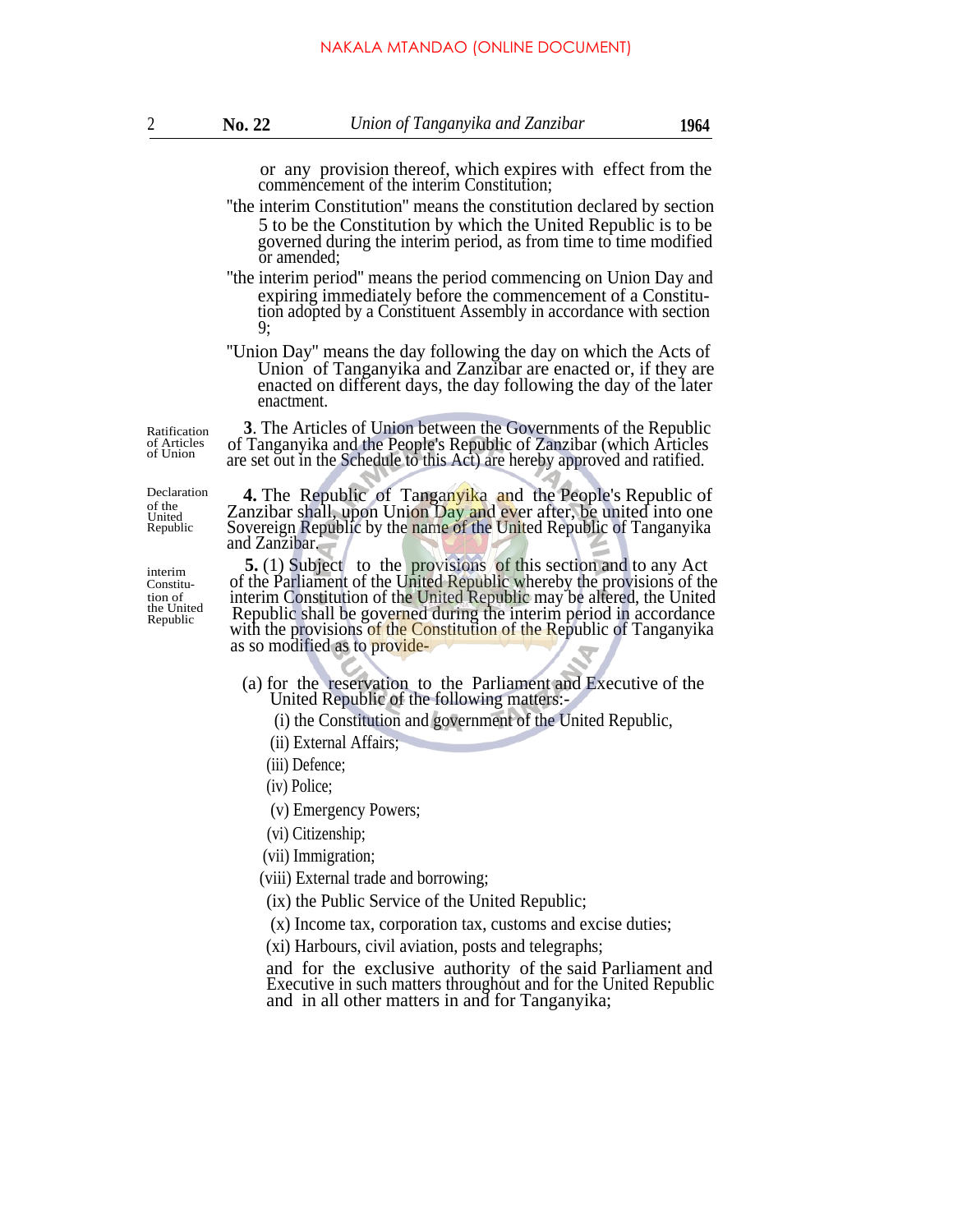- (b) for a separate Legislature and Executive for Zanzibar constituted in accordance with the existing law of Zanzibar (or as so varied or replaced from time to time in accordance with such existing law), and for the exclusive authority of the said Legislature and Executive in and for Zanzibar in matters other than those reserved, in accordance with paragraph (a) of this subsection, to the Parliament and Executive of the United Republic;
- (c) for the appointment of two Vice-Presidents of the United Republic, one of whom shall be a person normally resident in Zanzibar, and for such Vice-President to be the principal assistant of the President of the United Republic in the discharge of his executive functions in relation to Zanzibar and, under the style of President of Zanzibar, to be the head of the aforesaid Executive for Zanzibar;
- (d) for the representation of Zanzibar in the Parliament of the United Republic; and
- (e) for such other matters as may be expedient or desirable to, give effect, or enable effect to, be given, to the Union and to the Articles of Union.

(2) The modifications to the Constitution of Tanganyika provided for in subsection (1) of this section shall be made by Decree of the President of the United Republic and the power of the said President in that behalf may be exercised from time to time; and such Decrees, and any amendments, variations or substitutions thereof made in the like manner, shall have effect for the modification of the Constitution of Tanganyika for the purposes of this section and for the alteration, of the interim Constitution of the United Republic, notwithstanding the provisions of section 35 of the said Constitutions.

- (3) In this section-
- (a) references to the Constitution of Tanganyika include references to sections 3, 19, 20, 21, 23 and 26 of, and Parts I, II and III of the Second Schedule to, the Republic of Tanganyika (Conse- CA, Act 2 quential, Transitional and Temporary Provisions) Act, 1962;
- (b) references to an Act of the Parliament of the United Republic by which the provisions of the interim Constitution may be altered are references to an Act the Bill for which has been passed in the manner prescribed by section 35 of the said interim Constitution;
- (c) references to the exclusive authority of the Parliament of the United Republic or of the Legislature for Zanzibar shall not be construed as precluding that Parliament or Legislature from conferring on any person or authority the power to make provisions in relation to matters within their respective authorities which have the force of law or from conferring the force of law on any such provisions made by any person or authority, and references to the exclusive authority of the Executive of the United Republic or of Zanzibar shall not be construed as precluding a competent legislature from conferring or providing for the delegation of functions in relation to matters within its authority upon or to any other person or authority.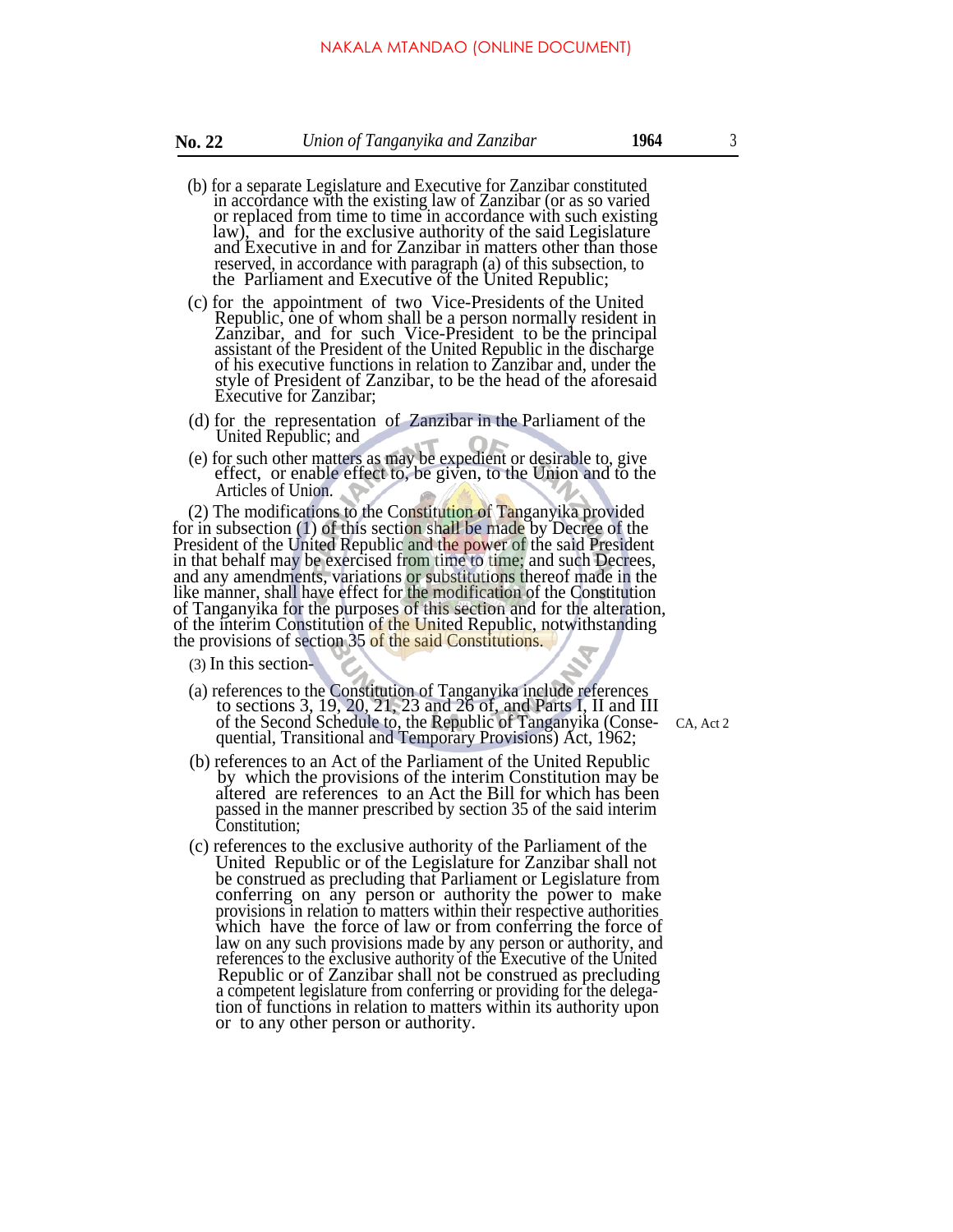The administration of the United<br>Republic

**6.**-(1) The first President of the United Republic shall be Mwalimu JULIUS KAMBARAGE NYERERE.

government (2) The first Vice-President appointed from Zanzibar in accordance with the modifications provided for in paragraph  $(c)$  of subsection  $(1)$ of section 5 shall be Sheikh ABEID KARUME.

> (3) On the commencement of the interim Constitution, the said President shall make such provision for the constitution of offices in the service of the United Republic, and for appointments to such offices (including appointments by way of transfer of persons who, immediately before Union Day held office in the service of the Republic of Tanganyika or the People's Republic of Zanzibar) as he shall think necessary or expedient.

<sup>No</sup><br>separate **7.** On the commencement of the interim Constitution of the United constitution Republic, the Constitution of Tanganyika shall cease to have effect for the government of Tanganyika as a separate part of the United Tanganyika Republic.

> **8.**-(1) Subject to the provisions of this section, on and after Union Day the existing law of Tanganyika and of Zanzibar shall continue to be the law in the territories of Tanganyika and of Zanzibar respectively, save in so far as it is thereafter amended, modified, repealed or revoked by competent authority or any provision thereof expires, but shall be construed with such modifications, adaptations, qualifications and exceptions as may be necessary to bring it into conformity with the Union of the two Republics and with the provisions of the interim Constitution and of this Act; and for the avoidance of doubts it is hereby declared that the operation of the existing law on and after Union Day in accordance with the provisions of this subsection, shall not be affected by the cessation of the Constitution of Tanganyika for the government of Tanganyika as a separate part of the United Republic or by the amendment, modification, abrogation or revocation of any declaration or law of Zanzibar under which the existing law of Zanzibar was enacted or made.

(2) The President of the United Republic may, during the interim period, by Decree-

- (a) extend any existing law of Tanganyika which relates to any of the matters set out in paragraph  $(a)$  of subsection  $(1)$  of section 5 to Zanzibar as part of the law thereof and repeal or revoke any law of Zanzibar corresponding to, or inconsistent with, any law so extended;
- (b) make such amendments, adaptations and modifications (including provisions for the construction of laws) to the existing law of Tanganyika (including any such law extended to Zanzibar under paragraph (a) of this subsection) as may appear to him to be necessary or expedient for bringing the same into conformity with the provisions of the interim Constitution or for giving effect or enabling effect to be given to the Union;
- (c) make such transitional, consequential and temporary provision in respect of any of the matters set out in paragraph (a) of subsection (1) of section 5, or in relation to the existing law of Tanganyika, as may appear to him to be necessary or expedient for giving effect or enabling effect to be given to the Union.

separate for The laws of the **United** 

Republic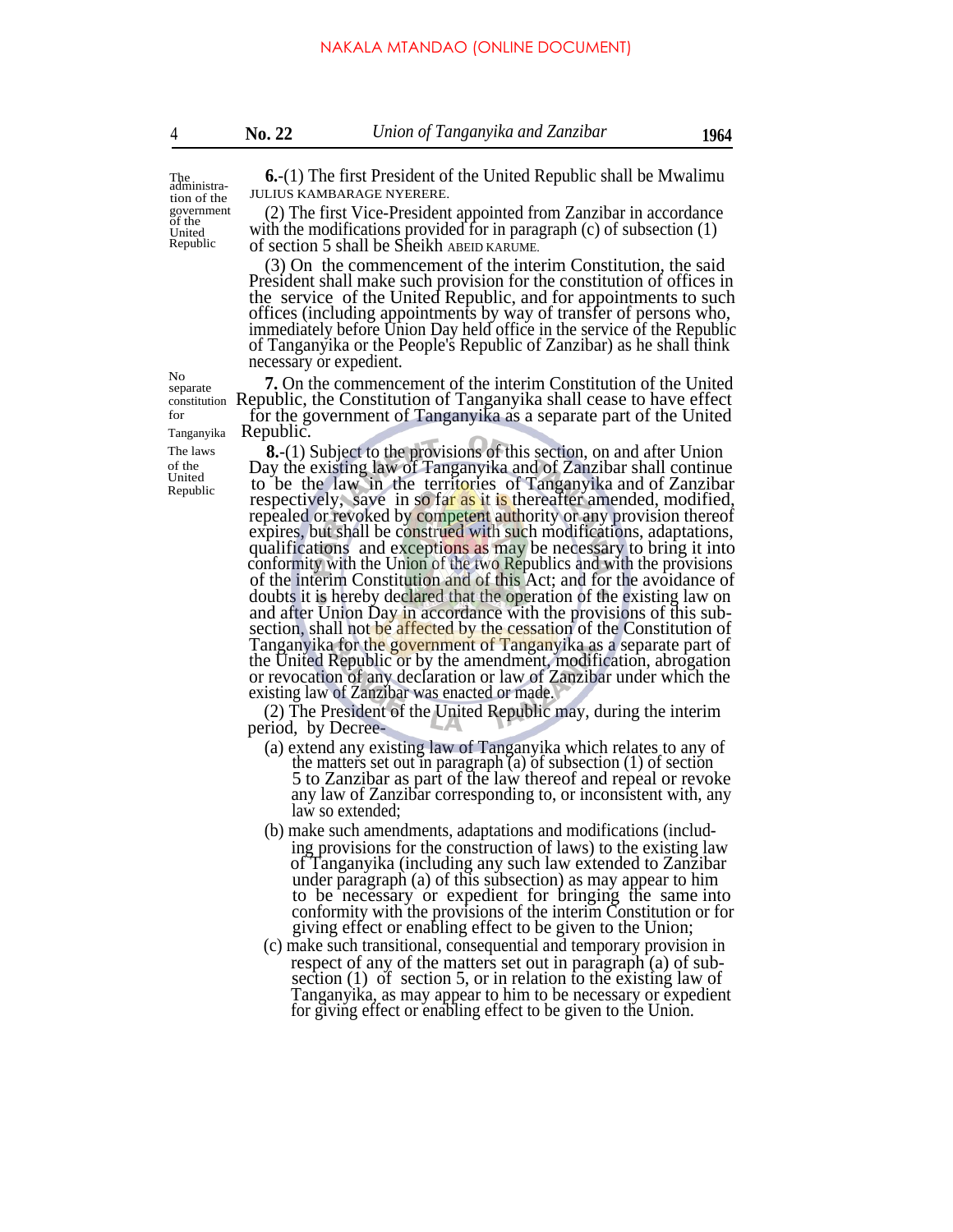| <b>No. 22</b> | Union of Tanganyika and Zanzibar | 1964 |  |
|---------------|----------------------------------|------|--|
|               |                                  |      |  |

(3) Where the President makes a Decree under this section in relation to an Act of the Common Services Organization, that Decree shall have effect so to amend that Act in and m relation to any person or matter connected with the United Republic, or to any part thereof to which the decree relates, notwithstanding any provisions of the Interpretation and General Clauses Ordinance. Cap. 1

**9.**-(1) A Constituent Assembly summoned m accordance with the Constituent Articles of Union shall have power to ratify and adopt a Constitution Assembly for the government of the United Republic, to make provision consequential on, and supplemental to, the new Constitution and to make such other provision as the Constituent Assembly think fit, and such powers may be exercised notwithstanding any power in that behalf vested in the Parliament of the United Republic or in the Legislature for Zanzibar.

(2) The provisions of the Constituent Assembly shall be made in such form and manner as may be prescribed by decree of the President of the United Republic, acting with the agreement of the Vice-President who is the head of the Executive for Zanzibar, and when so made shall have the force of law throughout the United Republic, or such parts thereof as may be specified therein, and may be cited as Acts of the Constituent Assembly.

(3) Subject to any Act of the Constituent Assembly, nothing in this section shall be construed as affecting the exercise by the Parliament of the United Republic, or the National Assembly of the Parliament their respective functions under any law in force during the continuance of the interim Constitution.

(4) On the commencement of a Constitution adopted by the Constituent Assembly, the power to summon a Constituent Assembly and the powers of the Constituent Assembly to make any provision which it is empowered to make under the Articles of Union or this Act shall expire.

**10.**-(1) Decrees of the President of the United Republic made in Decrees or the provisions of this Act accordance with the provisions of this Act-

President

- (a) shall be published in the *Gazette* of the United Republic and shall be laid before the National Assembly of the Parliament of the United Republic;
- (b) shall have effect as if enacted in this Act;
- (c) may provide for the making of rules, orders and schemes thereunder and for the delegation of powers.

(2) The provisions of paragraph (a) shall not affect the operation of any Decrees of the President of the United Republic prior to the date on which they are laid before the said National Assembly, but subject to the foregoing, the provisions of section 27 of the Interpretation and General Clauses ordinance shall apply in relation to such Decrees.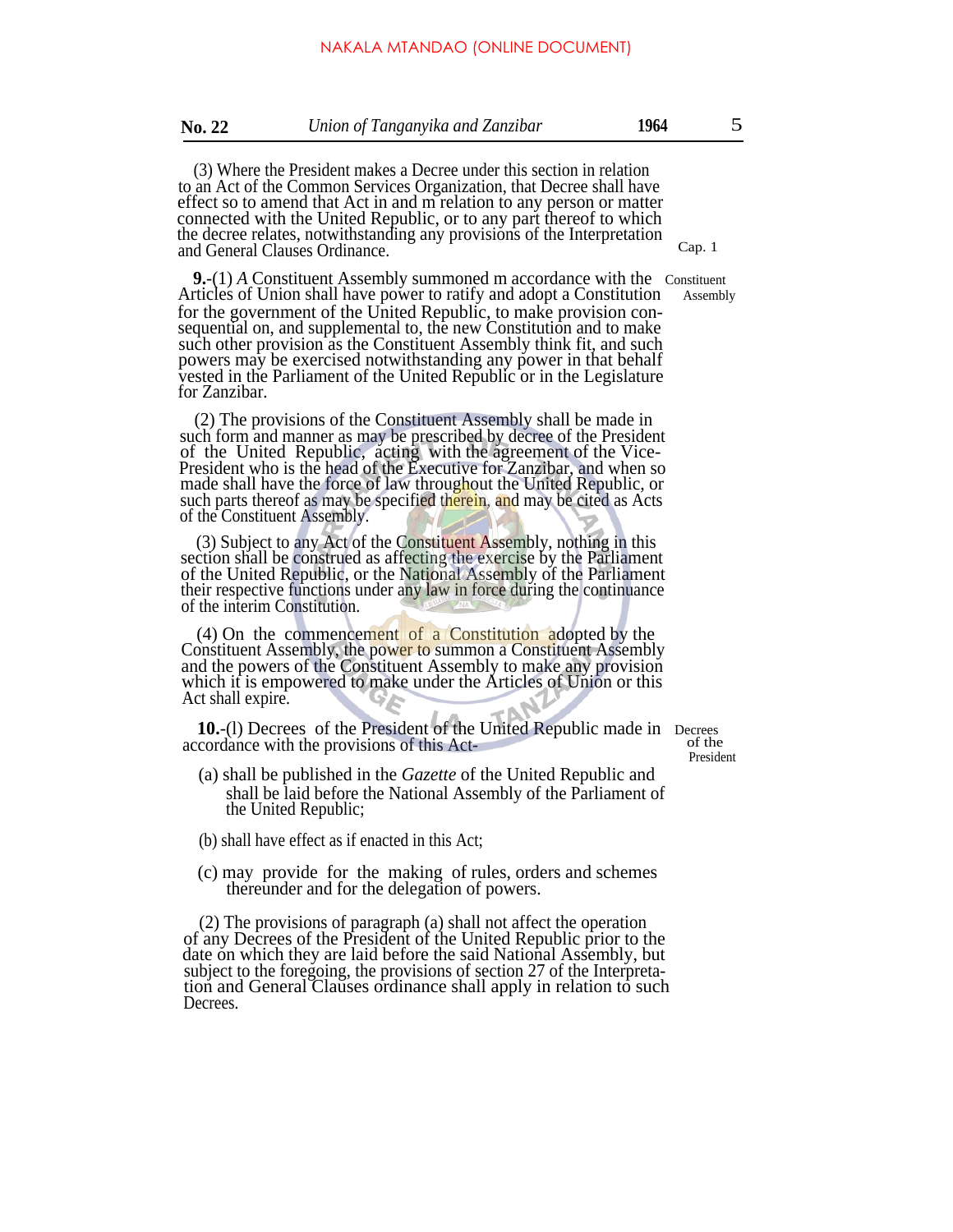## THE SCHEDULE

## THE ARTICLES OF UNION

#### between

### THE REPUBLIC OF TANGANYIKA AND THE PEOPLES' REPUBLIC OF ZANZIBAR

WHEREAS the Governments of the Republic of Tanganyika and of the Peoples' Republic of Zanzibar being mindful of the long association of the peoples of these lands and of their ties of kinship and amity, and being desirous of furthering that association and strengthening of these ties and of furthering the unity of African peoples have met and considered the union of the Republic of Tanganyika with the Peoples Republic of Zanzibar:

AND WHEREAS the Governments of the Republic of Tanganyika and of the Peoples' Republic of Zanzibar are desirous that the two Republics shall be united in one Sovereign Republic in accordance with the Articles hereinafter contained:-

It is therefore AGREED between the Governments of the Republic of Tanganyika and of the Peoples' Republic of Zanzibar as follows:

- (i) The Republic of Tanganyika and the Peoples' Republic of Zanzibar shall be united in one Sovereign Republic.
- (ii) During the period from the commencement of the union until the Constituent Assembly provided for in Article (vii) shall have met and adopted a Constitution for the united Republic (hereinafter referred to as the interim period) the united Republic shall be governed in accordance with the provisions of Articles  $(iii)$  to  $(vi)$ .
- (iii) During the interim period the Constitution of the united Republic shall be the Constitution of Tanganyika so modified as to provide for-
	- (a) a separate legislature and executive in and for Zanzibar from time to time constituted in accordance with the existing law of Zanzibar and having exclusive authority within Zanzibar for matters other than those reserved to the Parliament and Executive of the united Republic;
	- (b) the offices of two Vice-Presidents one of whom (being. a person normally resident in Zanzibar) shall be the head of the aforesaid executive in and<br>for Zanzibar and shall be the principal assistant of the President of the United Republic in the discharge of his executive functions in relation to Zanzibar;
	- (c) the representation of Zanzibar in the Parliament of the United Republic;
	- (d) such other matters as may be expedient or desirable to give effect to the united Republic and to these Articles.
- (iv) There shall reserved to the Parliament and Executive of the united Republic the following matters-
	- (a) The Constitution and Government of the united Republic. (b) External Affairs.
	- (c) Defence.
	- (d) Police.
	- (e) Emergency Powers. (f) Citizenship.
	-
	-
	- (g) Immigration. (h) External Trade and Borrowing.
	- (i) The Public Service of the united Republic.
	- (j) Income Tax, Corporation Tax, Customs and Excise. (k) Harbours, Civil Aviation, Posts and Telegraphs.

And the said Parliament and Executive shall have exclusive authority in such matters throughout and for the purposes of the united Republic and in addition exclusive authority in respect of all other matters in and for Tanganyika.

- (v) The existing laws of Tanganyika and of Zanzibar shall remain in force in their respective territories subject-
	- (a) to any provision made hereafter by a competent legislature;
	- (b) to such provision as may be made by order of the President of the united Republic for the extension to Zanzibar of any law relating to any of the matters set out in Article (iv), and the revocation of any corresponding law of Zanzibar;
	- (c) to such amendments as may be expedient or desirable to give effect to the union and to these Articles.